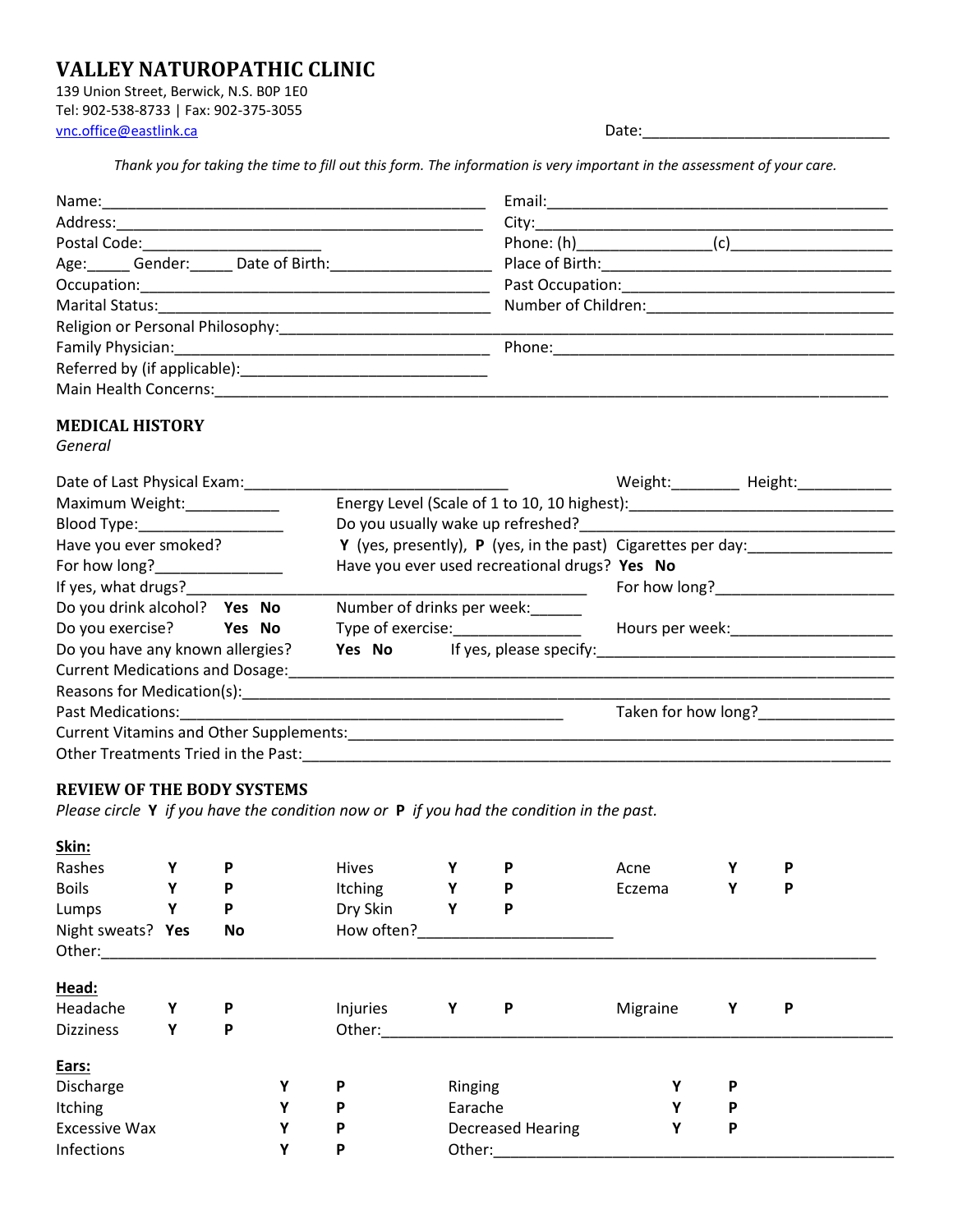## **Eyes:**

| Glasses / Contacts                                                                                                                                                                                                             | Υ | P | Since when?                                                                                                                                                                                                                    |     |              |
|--------------------------------------------------------------------------------------------------------------------------------------------------------------------------------------------------------------------------------|---|---|--------------------------------------------------------------------------------------------------------------------------------------------------------------------------------------------------------------------------------|-----|--------------|
| Prescription Changes:___________                                                                                                                                                                                               |   |   | Near-sighted/Far-sighted: _________                                                                                                                                                                                            |     |              |
| <b>Impaired Vision</b>                                                                                                                                                                                                         | Y | P | <b>Tearing or Dryness</b>                                                                                                                                                                                                      | Y   | $\mathsf{P}$ |
| Eye Pain                                                                                                                                                                                                                       | Υ | P | Double Vision                                                                                                                                                                                                                  | Υ   | P            |
| Glaucoma                                                                                                                                                                                                                       | Υ | P | Itching                                                                                                                                                                                                                        | Υ   | P            |
| Cataracts                                                                                                                                                                                                                      | Υ | P | <b>Blurring</b>                                                                                                                                                                                                                | Υ   | P            |
| Redness                                                                                                                                                                                                                        | Υ | P | Blind Spot(s)                                                                                                                                                                                                                  | Υ   | P            |
| Light Sensitivity                                                                                                                                                                                                              | Y | P | <b>Night Vision</b>                                                                                                                                                                                                            | Y   | P            |
| Discharge                                                                                                                                                                                                                      | Υ | P |                                                                                                                                                                                                                                |     |              |
|                                                                                                                                                                                                                                |   |   |                                                                                                                                                                                                                                |     |              |
| <b>Nose &amp; Sinuses:</b>                                                                                                                                                                                                     |   |   |                                                                                                                                                                                                                                |     |              |
| <b>Nose Bleeds</b>                                                                                                                                                                                                             | Y | P | <b>Stuffiness</b>                                                                                                                                                                                                              | Υ   | P            |
| <b>Hay Fever</b>                                                                                                                                                                                                               | Υ | P | Allergies                                                                                                                                                                                                                      | Y   | P            |
| Injury                                                                                                                                                                                                                         | Υ | P | <b>Sinus Problems</b>                                                                                                                                                                                                          | Y   | $\mathsf{P}$ |
| <b>Frequent Colds</b>                                                                                                                                                                                                          | Y | P |                                                                                                                                                                                                                                |     |              |
| Obstructions                                                                                                                                                                                                                   | Y | P |                                                                                                                                                                                                                                |     |              |
|                                                                                                                                                                                                                                |   |   |                                                                                                                                                                                                                                |     |              |
| Mouth & Throat:                                                                                                                                                                                                                |   |   |                                                                                                                                                                                                                                |     |              |
|                                                                                                                                                                                                                                |   |   | Sores                                                                                                                                                                                                                          |     |              |
| Hoarseness                                                                                                                                                                                                                     | Y | P |                                                                                                                                                                                                                                | Υ   | P            |
| <b>Gum Problems</b>                                                                                                                                                                                                            | Y | P | Dryness of Mouth                                                                                                                                                                                                               | Y   | P            |
| <b>Dental Cavities</b>                                                                                                                                                                                                         | Υ | P | Loss of Taste                                                                                                                                                                                                                  | Y   | $\mathsf{P}$ |
| Many Sore Throats                                                                                                                                                                                                              | Υ | P | How many per year:<br>How many per year:                                                                                                                                                                                       |     |              |
| Other: and the contract of the contract of the contract of the contract of the contract of the contract of the                                                                                                                 |   |   |                                                                                                                                                                                                                                |     |              |
|                                                                                                                                                                                                                                |   |   |                                                                                                                                                                                                                                |     |              |
| Neck:                                                                                                                                                                                                                          |   |   |                                                                                                                                                                                                                                |     |              |
| Lumps                                                                                                                                                                                                                          | Y | P | Goitre                                                                                                                                                                                                                         | Υ   | P            |
| Pain                                                                                                                                                                                                                           | Υ | P | <b>Stiffness</b>                                                                                                                                                                                                               | Y   | $\mathsf{P}$ |
| Swollen Glands                                                                                                                                                                                                                 | Υ | P |                                                                                                                                                                                                                                |     |              |
|                                                                                                                                                                                                                                |   |   |                                                                                                                                                                                                                                |     |              |
| Respiratory:                                                                                                                                                                                                                   |   |   |                                                                                                                                                                                                                                |     |              |
| Wheezing                                                                                                                                                                                                                       | Υ | P | Asthma                                                                                                                                                                                                                         | Υ   | P            |
| Frequent Cough                                                                                                                                                                                                                 | Υ | P | Sputum                                                                                                                                                                                                                         | Υ   | P            |
| <b>Difficult Breathing</b>                                                                                                                                                                                                     | Υ | P | <b>Bronchitis</b>                                                                                                                                                                                                              | Υ   | P            |
| <b>Chest Pain</b>                                                                                                                                                                                                              | Υ | P | Pneumonia                                                                                                                                                                                                                      | Υ   | P            |
| <b>Bloody Sputum</b>                                                                                                                                                                                                           | Y | P | Pleurisy                                                                                                                                                                                                                       | Y   |              |
| Emphysema                                                                                                                                                                                                                      | Y | P |                                                                                                                                                                                                                                |     |              |
| Last Tuberculin Test:________________                                                                                                                                                                                          |   |   |                                                                                                                                                                                                                                |     |              |
|                                                                                                                                                                                                                                |   |   |                                                                                                                                                                                                                                |     |              |
| <b>Breasts:</b>                                                                                                                                                                                                                |   |   |                                                                                                                                                                                                                                |     |              |
| Lumps                                                                                                                                                                                                                          | Y | P | Pain                                                                                                                                                                                                                           | Y   | P            |
| Tenderness                                                                                                                                                                                                                     | Υ | P | Do you self-examine?                                                                                                                                                                                                           | Yes | No           |
| Other: and the control of the control of the control of the control of the control of the control of the control of the control of the control of the control of the control of the control of the control of the control of t |   |   |                                                                                                                                                                                                                                |     |              |
|                                                                                                                                                                                                                                |   |   |                                                                                                                                                                                                                                |     |              |
| Cardiovascular:                                                                                                                                                                                                                |   |   |                                                                                                                                                                                                                                |     |              |
| <b>Heart Disease</b>                                                                                                                                                                                                           | Υ | P | Chest Pain                                                                                                                                                                                                                     | Υ   | P            |
| Angina                                                                                                                                                                                                                         | Υ | P | <b>Ankle Swelling</b>                                                                                                                                                                                                          | Υ   | P            |
| High Blood Pressure                                                                                                                                                                                                            | Υ | P | Palpitations                                                                                                                                                                                                                   | Y   | P            |
| <b>Murmurs</b>                                                                                                                                                                                                                 | Υ | P | <b>Rheumatic Fever</b>                                                                                                                                                                                                         | Y   | P            |
| Last ECG Test:                                                                                                                                                                                                                 |   |   | Other: will be a series of the series of the series of the series of the series of the series of the series of the series of the series of the series of the series of the series of the series of the series of the series of |     |              |
|                                                                                                                                                                                                                                |   |   |                                                                                                                                                                                                                                |     |              |
| Gastrointestinal:                                                                                                                                                                                                              |   |   |                                                                                                                                                                                                                                |     |              |
| <b>Difficulty Swallowing</b>                                                                                                                                                                                                   | Υ | P | Diarrhea                                                                                                                                                                                                                       | Υ   | P            |
| Heartburn                                                                                                                                                                                                                      | Υ | P | <b>Rectal Bleeding</b>                                                                                                                                                                                                         | Υ   | P            |
| Change in Thirst                                                                                                                                                                                                               | Υ | P | Hemorrhoids                                                                                                                                                                                                                    | Y   | P            |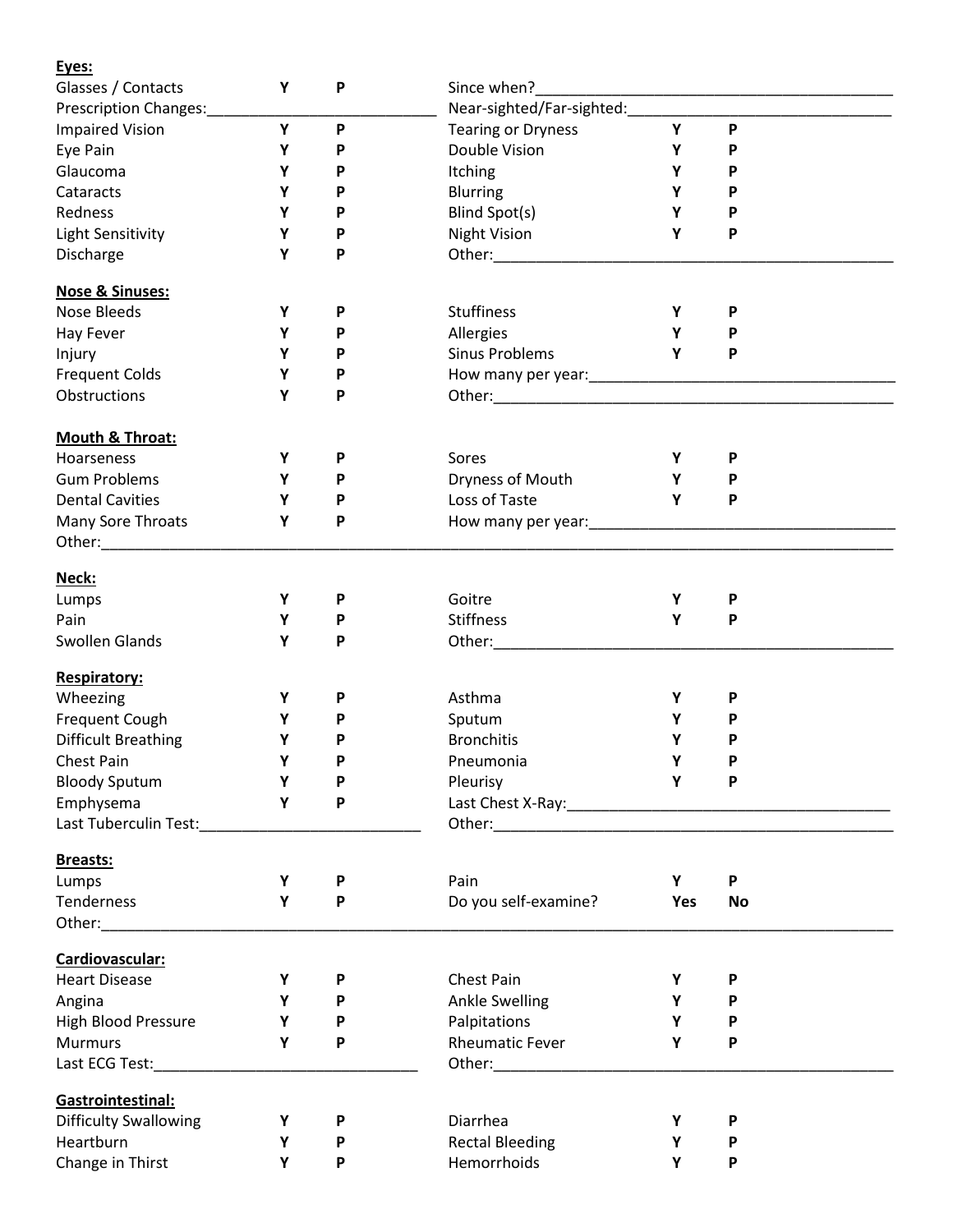| Change in Appetite                                                                                                                                                                                                                                          | Υ   | P         | Jaundice                     | Υ            | P            |  |  |
|-------------------------------------------------------------------------------------------------------------------------------------------------------------------------------------------------------------------------------------------------------------|-----|-----------|------------------------------|--------------|--------------|--|--|
| Nausea/Vomiting                                                                                                                                                                                                                                             | Υ   | P         | Hernias                      | Υ            | P            |  |  |
| Indigestion                                                                                                                                                                                                                                                 | Υ   | P         | Constipation                 | Y            | P            |  |  |
| Belching/Gas                                                                                                                                                                                                                                                | Y   | P         | Bowel movements per day:     |              |              |  |  |
| Urinary:                                                                                                                                                                                                                                                    |     |           |                              |              |              |  |  |
| Pain on Urination                                                                                                                                                                                                                                           | Υ   | P         | <b>Kidney Stones</b>         | Υ            | P            |  |  |
| Increased Frequency                                                                                                                                                                                                                                         | Υ   | P         | <b>Blood in Urine</b>        | Υ            | P            |  |  |
| Inability to Urinate                                                                                                                                                                                                                                        | Υ   | P         | Frequent Infections          | Υ            | P            |  |  |
|                                                                                                                                                                                                                                                             |     |           |                              |              |              |  |  |
| Musculoskeletal:                                                                                                                                                                                                                                            |     |           |                              |              |              |  |  |
| Joint Pain or Stiffness                                                                                                                                                                                                                                     | Υ   | P         | Muscle Spasm/Cramps          | Y            | P            |  |  |
| Arthritis                                                                                                                                                                                                                                                   | Y   | P         | Weakness                     | Y            | P            |  |  |
| <b>Broken Bones</b>                                                                                                                                                                                                                                         | Υ   | P         | Backache                     | Y            | P            |  |  |
| Numbness/Tingling                                                                                                                                                                                                                                           | Υ   | P         |                              |              |              |  |  |
| <b>Peripheral Vascular:</b>                                                                                                                                                                                                                                 |     |           |                              |              |              |  |  |
| Cold Hands/Feet                                                                                                                                                                                                                                             | Υ   | P         | Varicose Veins               | Υ            | P            |  |  |
| Deep Leg Pain                                                                                                                                                                                                                                               | Υ   | P         | Thrombophlebitis             | Υ            | $\mathsf{P}$ |  |  |
|                                                                                                                                                                                                                                                             |     |           |                              |              |              |  |  |
| Reproductive:                                                                                                                                                                                                                                               |     |           |                              |              |              |  |  |
| <b>Sexual Difficulties</b>                                                                                                                                                                                                                                  | Y   | P         | <b>Venereal Disease</b>      | Υ            | P            |  |  |
| Are you sexually active?                                                                                                                                                                                                                                    | Yes | <b>No</b> |                              |              |              |  |  |
| Type of Birth Control: Type of Birth Control:                                                                                                                                                                                                               |     |           |                              |              |              |  |  |
| <b>Males</b>                                                                                                                                                                                                                                                |     |           |                              |              |              |  |  |
| Prostate Disease                                                                                                                                                                                                                                            | Y   | P         | Premature Ejaculation        | $\mathsf{Y}$ | P            |  |  |
| Impotence                                                                                                                                                                                                                                                   | Y   | P         |                              |              |              |  |  |
| <b>Females</b>                                                                                                                                                                                                                                              |     |           |                              |              |              |  |  |
| Menopause                                                                                                                                                                                                                                                   | Yes | <b>No</b> |                              |              |              |  |  |
| Regular Menstrual Cycle?                                                                                                                                                                                                                                    | Yes | No        |                              |              |              |  |  |
| Number of Days Between Cycles:_________________                                                                                                                                                                                                             |     |           |                              |              |              |  |  |
|                                                                                                                                                                                                                                                             |     |           |                              |              |              |  |  |
| <b>Premenstrual Syndrome Symptoms:</b>                                                                                                                                                                                                                      |     |           |                              |              |              |  |  |
| Depression/Irritability                                                                                                                                                                                                                                     | Υ   | P         | Cravings                     | Υ            | P            |  |  |
| Bloating                                                                                                                                                                                                                                                    | Υ   | P         | Weight Gain                  | Υ            | P            |  |  |
| <b>Increased Appetite</b><br>Other: and the state of the state of the state of the state of the state of the state of the state of the state of the state of the state of the state of the state of the state of the state of the state of the state of the | Y   | P         | <b>Breast Tenderness</b>     | Υ            | P            |  |  |
| Neurological:                                                                                                                                                                                                                                               |     |           |                              |              |              |  |  |
| Fainting                                                                                                                                                                                                                                                    | Υ   | P         | Loss of Memory               | Υ            | P            |  |  |
| Seizures/Convulsions                                                                                                                                                                                                                                        | Υ   | P         | <b>Involuntary Movements</b> | Υ            | P            |  |  |
| Paralysis                                                                                                                                                                                                                                                   | Υ   | P         | Loss of Balance              | Y            | P            |  |  |
| <b>Muscle Weakness</b>                                                                                                                                                                                                                                      | Υ   | P         | Speech Problems              | Υ            | P            |  |  |
| Other: <b>Communist Communist Communist Communist Communist Communist Communist Communist Communist Communist Communist Communist Communist Communist Communist Communist Communist Communist Communist Communist Communist Comm</b>                        |     |           |                              |              |              |  |  |
| Endocrine:                                                                                                                                                                                                                                                  |     |           |                              |              |              |  |  |
| <b>Thyroid Problems</b>                                                                                                                                                                                                                                     | Υ   | P         | Hormone Therapy              | Υ            | P            |  |  |
| <b>Diabetes</b>                                                                                                                                                                                                                                             | Y   | P         | Hypoglycemia                 | Y            | P            |  |  |
| Other:                                                                                                                                                                                                                                                      |     |           |                              |              |              |  |  |
| Blood/Lymphatic:                                                                                                                                                                                                                                            |     |           |                              |              |              |  |  |
| Anemia                                                                                                                                                                                                                                                      | Υ   | P         | Lymph Node Swelling          | Υ            | P            |  |  |
|                                                                                                                                                                                                                                                             |     |           |                              |              |              |  |  |